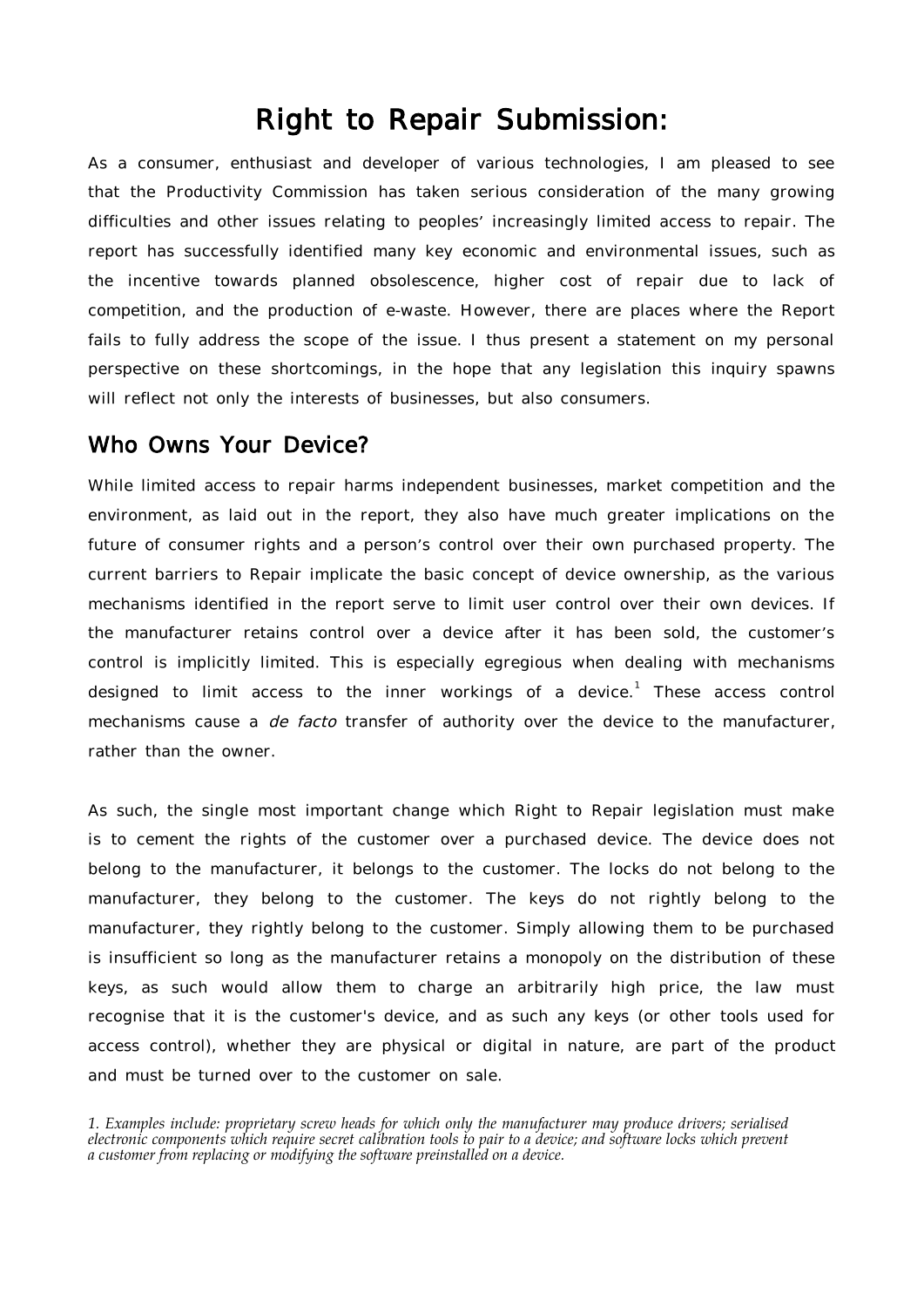### Fostering Technology through a Culture of Engineers

Another underappreciated aspect related to Right to Repair, is the associated Right to Tinker. Modern technology is built on the backs of curious minds, people who as teenagers would disassemble the hardware they used in everyday life, so they could learn how it worked, find alternative uses for the technology, and ultimately go on to develop their own technology. This sentiment has been echoed both by supporters of Right to Repair<sup>1</sup>, and even its staunch opponents. Many modern technology behemoths were built on the backs of this access, revolutionising the modern world and tearing down the technology monopolists of their own time, yet now find themselves doing everything in their power to limit this access and secure lifelong control over every device they sell.

*1. Steve Wozniak, founding engineer of Apple, has recently spoken out in support of Right to Repair, even going so far as to say "we wouldn't have had an Apple if I had not grown up in a very open technology world."[\[https://youtu.be/CN1djPMooVY](https://youtu.be/CN1djPMooVY)]*

#### The Walled Garden Business Model

A key issue with the modern lack of user control over devices is not simply lack of access to alternative repair, but lack of access to alternatives in general. A Walled Garden Business Model, utilised by companies such as Apple, Epson, or Nintendo, is one in which the manufacturer retains effectively complete control over devices beyond their sale by restricting users from installing alternative software, such as digital stores, alternative operating systems, or independently sourced applications developed for the device. If the manufacturer wishes to offer a specialised store with certified software that they have filtered through to remove any non-functional or malicious software, and warn users when they choose to install uncertified software, this is not an issue. However, the user must retain the ability to take on such risks for themselves, lest the device lose all functionality once developer support for the device has ended. The garden may have a wall, but it must also have a gate. A manufacturer may certify, but only the user may authorise.

#### Security in an Open Technology World

A key complaint offered by opponents to Right to Repair is that it puts users at risk if anybody can access the internals of these devices. However, there is a simple solution to this, which is to decentralise authorisation and access control. Security measures such as component serialisation can be done in a decentralised manner, by forcing the device to display warnings about modified components until the user inputs a security key to confirm that any modifications were properly authorised by the owner.